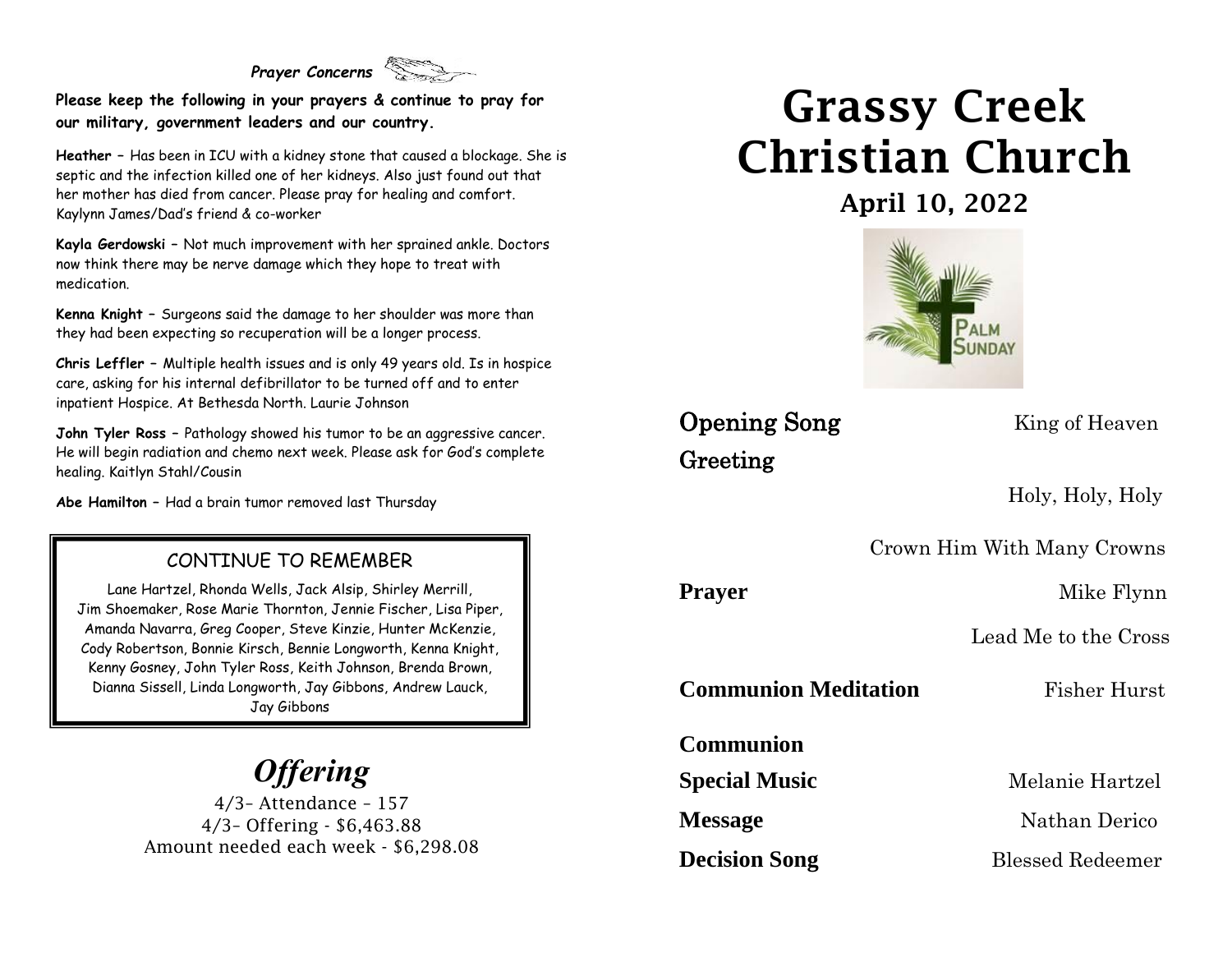

**Please join us for an Easter Egg Hunt TODAY immediately following morning service for children up to 5th grade**

**\*There will be an allergy free area.**



## Did You Know???

Kristi Bishop received the SHEP Internship Partner Award from the W. Frank Steely Library at NKU for her hard work, dedication, and advocacy while working with the Supported High Education Project (SHEP). This program provides an opportunity for students in the program to have a paid internship to gain knowledge and skills for future employment.

### Special Music Schedule



\* \* \* \* \* \*



Anyone who would like to pick up their Offering Envelopes, please see Edwin Stahl. If you haven't used offering envelopes in the past we have extras if you are interested in using them. You also have the option to do Online Giving using **Tithe.ly** using the information below.

**. . . . . . . . .**



You now have the option of using **Tithe.ly** for your online offering. This is an encrypted/secure site that allows you to give one time or set up your giving on a recurring weekly basis using your bank or credit card. Your donation will go directly into the Grassy Creek checking account. You can reach the site by going directly to **[https://tithe.ly/give?c=1326490](https://urldefense.com/v3/__https:/tithe.ly/give?c=1326490__;!!ACWV5N9M2RV99hQ!fWolAwnURXg2iROxSWvcIF9cZNTvXBN10Xxg-oD4m_-op1xOs7aJzAsdX3UqPDE$)** or downloading the Tithe.ly app on your smart phone. If you have any questions, you can contact Edwin at 859-409-0766.